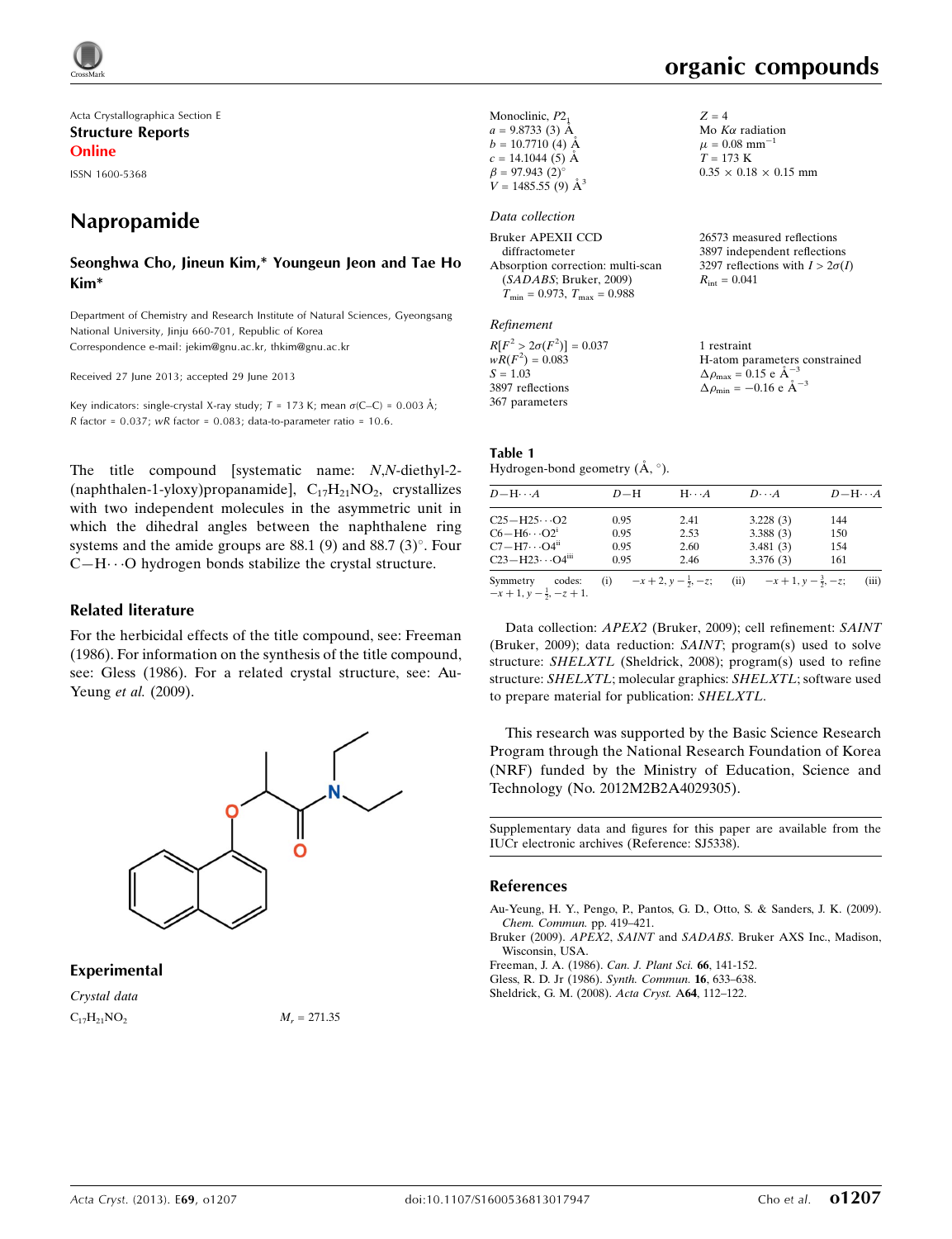# **supporting information**

*Acta Cryst.* (2013). E**69**, o1207 [doi:10.1107/S1600536813017947]

# **Napropamide**

## **Seonghwa Cho, Jineun Kim, Youngeun Jeon and Tae Ho Kim**

#### **S1. Comment**

Napropamide (systematic name: *N*, *N*-diethyl-2-(1-naphthalenyloxy) propanamide) is a residual herbicide of the amide series. It is used as a control method for broadleaf grasses and annual grasses (Freeman, 1986). However its crystal structure has not yet been reported.

In the title compound (Scheme 1, Fig. 1), crystallizes with two independent molecules (Molecule A and Molecule B) in the asymmetric unit. The dihedral angles between the naphthalene ring systems and the amide groups are 88.1 (9) and 88.7 (3)° for Molecule A and Molecule B, respectively. C11 and C28 are chiral centres. All bond lengths and bond angles are normal and comparable to those observed in a similar crystal structure (Au-Yeung *et al.*, 2009). In the crystal structure (Fig. 2), four C—H…O hydrogen bonds are observed (Table 1). These intermolecular interactions may contribute to the stabilization of the packing.

#### **S2. Experimental**

The title compound was purchased from the Dr. Ehrenstorfer GmbH Company. Slow evaporation of a solution in  $CH_2Cl_2$ gave single crystals suitable for X-ray analysis.

#### **S3. Refinement**

All H-atoms were positioned geometrically and refined using a riding model with  $d(C-H) = 0.95 \text{ Å}$ ,  $U_{iso} = 1.2 U_{eq}(C)$  for aromatic C—H,  $d(C-H) = 1.00 \text{ Å}$ ,  $U_{iso} = 1.2 U_{eq}(C)$  for chiral C—H,  $d(C-H) = 0.99 \text{ Å}$ ,  $U_{iso} = 1.2 U_{eq}(C)$  for CH<sub>2</sub> groups and  $d(C-H) = 0.98$  Å,  $U_{iso} = 1.5U_{eq}(C)$  for CH<sub>3</sub> groups. In the absence of significant anomalous scattering effects, Friedel pairs were merged.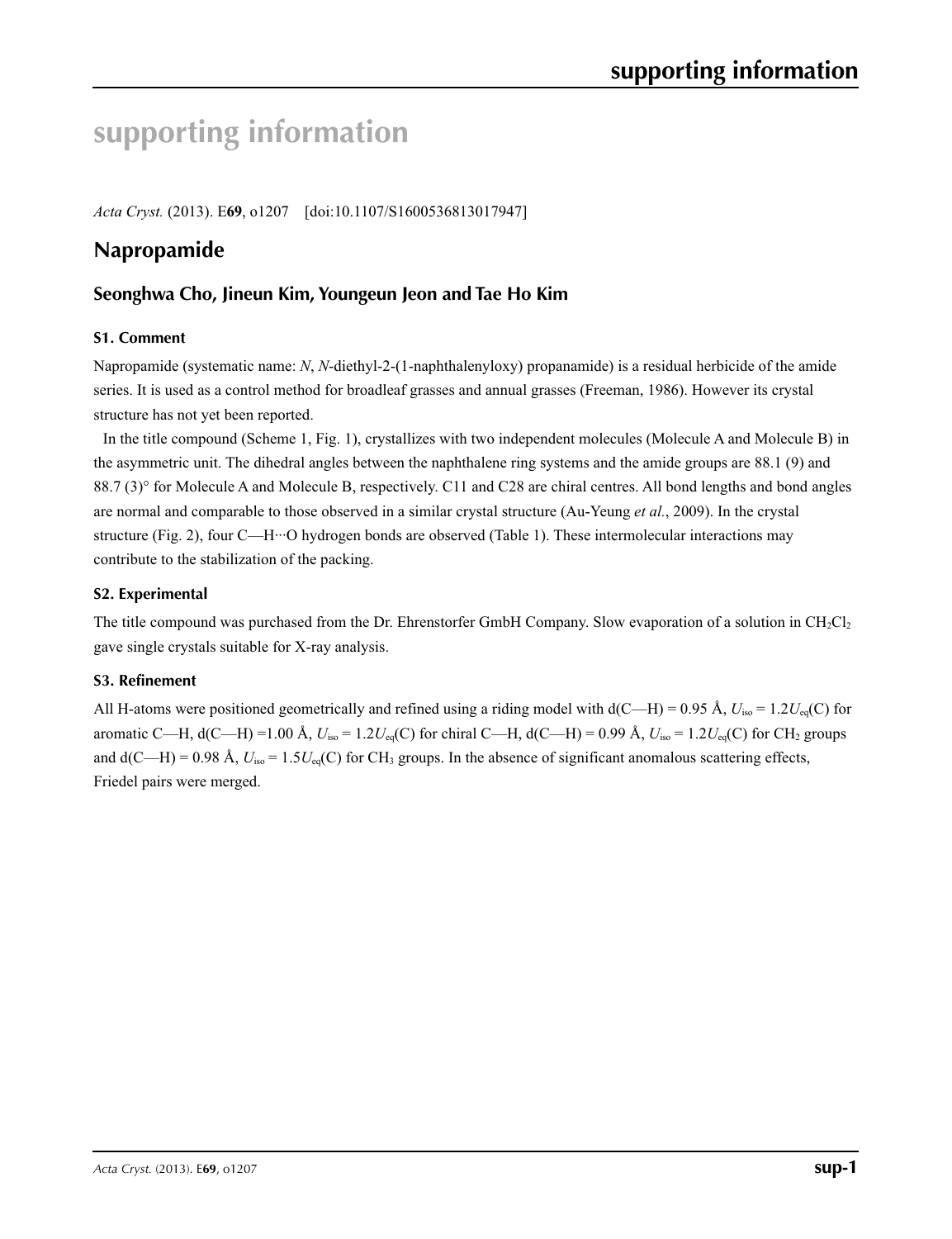

## **Figure 1**

The asymmetric unit of the title compound with the atom numbering scheme. Displacement ellipsoids are drawn at the 50% probability level. Hydrogen atoms are represented by small spheres of arbitrary radius.



### **Figure 2**

Crystal packing viewed along the *a* axis. The intermolecular C—H···O hydrogen bonds are shown as dashed lines.

### *N***,***N***-diethyl-2-(naphthalen-1-yloxy)propanamide**

| Crystal data        |                                   |
|---------------------|-----------------------------------|
| $C_{17}H_{21}NO_2$  | $c = 14.1044(5)$ Å                |
| $M_r = 271.35$      | $\beta$ = 97.943 (2) <sup>o</sup> |
| Monoclinic, $P2_1$  | $V = 1485.55(9)$ Å <sup>3</sup>   |
| Hall symbol: P 2yb  | $Z=4$                             |
| $a = 9.8733(3)$ Å   | $F(000) = 584$                    |
| $b = 10.7710$ (4) Å | $D_x = 1.213$ Mg m <sup>-3</sup>  |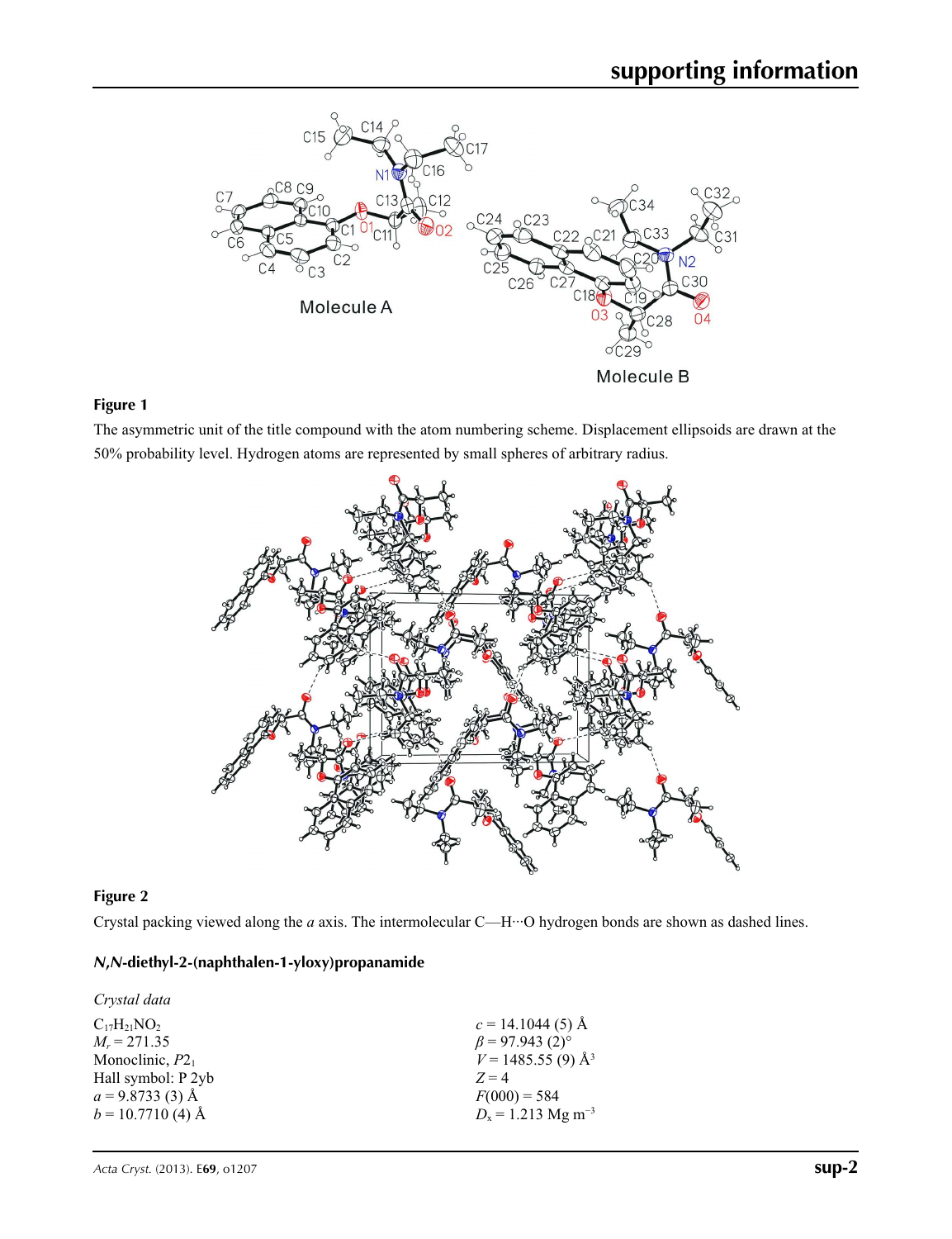Mo *Kα* radiation,  $\lambda = 0.71073$  Å Cell parameters from 9958 reflections  $\theta = 2.4 - 28.2$ °  $\mu = 0.08$  mm<sup>-1</sup>

*Data collection*

*Refinement*

| Refinement on $F^2$<br>Least-squares matrix: full | Secondary atom site location: difference Fourier<br>map |
|---------------------------------------------------|---------------------------------------------------------|
| $R[F^2 > 2\sigma(F^2)] = 0.037$                   | Hydrogen site location: inferred from                   |
| $wR(F^2) = 0.083$                                 | neighbouring sites                                      |
| $S = 1.03$                                        | H-atom parameters constrained                           |
| 3897 reflections                                  | $w = 1/[\sigma^2(F_0^2) + (0.0333P)^2 + 0.2525P]$       |
| 367 parameters                                    | where $P = (F_0^2 + 2F_c^2)/3$                          |
| 1 restraint                                       | $(\Delta/\sigma)_{\text{max}}$ < 0.001                  |
| Primary atom site location: structure invariant   | $\Delta \rho_{\text{max}} = 0.15$ e Å <sup>-3</sup>     |
| direct methods                                    | $\Delta \rho_{\rm min} = -0.16$ e Å <sup>-3</sup>       |

#### *Special details*

**Geometry**. All e.s.d.'s (except the e.s.d. in the dihedral angle between two l.s. planes) are estimated using the full covariance matrix. The cell e.s.d.'s are taken into account individually in the estimation of e.s.d.'s in distances, angles and torsion angles; correlations between e.s.d.'s in cell parameters are only used when they are defined by crystal symmetry. An approximate (isotropic) treatment of cell e.s.d.'s is used for estimating e.s.d.'s involving l.s. planes.

 $T = 173$  K Block, colourless  $0.35 \times 0.18 \times 0.15$  mm

 $R_{\text{int}} = 0.041$ 

 $h = -13 \rightarrow 13$  $k = -12 \rightarrow 14$ *l* = −18→18

26573 measured reflections 3897 independent reflections 3297 reflections with  $I > 2\sigma(I)$ 

 $\theta_{\text{max}} = 28.3^{\circ}, \theta_{\text{min}} = 1.5^{\circ}$ 

**Refinement**. Refinement of  $F^2$  against ALL reflections. The weighted *R*-factor  $wR$  and goodness of fit *S* are based on  $F^2$ , conventional *R*-factors *R* are based on *F*, with *F* set to zero for negative  $F^2$ . The threshold expression of  $F^2 > \sigma(F^2)$  is used only for calculating *R*-factors(gt) *etc*. and is not relevant to the choice of reflections for refinement. *R*-factors based on *F*<sup>2</sup> are statistically about twice as large as those based on *F*, and *R*- factors based on ALL data will be even larger.

*Fractional atomic coordinates and isotropic or equivalent isotropic displacement parameters (Å<sup>2</sup>)* 

|                | $\mathcal{X}$ | ν           | z              | $U_{\rm iso}*/U_{\rm eq}$ |  |
|----------------|---------------|-------------|----------------|---------------------------|--|
| O <sub>1</sub> | 0.64959(13)   | 0.16746(14) | $-0.03108(9)$  | 0.0340(3)                 |  |
| O <sub>2</sub> | 0.66356(17)   | 0.40562(16) | 0.14147(11)    | 0.0447(4)                 |  |
| O <sub>3</sub> | 0.33269(15)   | 0.94175(15) | 0.27007(9)     | 0.0365(4)                 |  |
| O4             | 0.10307(16)   | 1.13370(15) | 0.37266(11)    | 0.0410(4)                 |  |
| N <sub>1</sub> | 0.67648(18)   | 0.20374(17) | 0.18196(11)    | 0.0343(4)                 |  |
| N <sub>2</sub> | 0.07201(18)   | 0.92770(17) | 0.35334(11)    | 0.0328(4)                 |  |
| C <sub>1</sub> | 0.78359(19)   | 0.1750(2)   | $-0.04740(12)$ | 0.0285(4)                 |  |
| C <sub>2</sub> | 0.8753(2)     | 0.2628(2)   | $-0.00987(13)$ | 0.0335(5)                 |  |
| H2             | 0.8471        | 0.3282      | 0.0282         | $0.040*$                  |  |
| C <sub>3</sub> | 1.0125(2)     | 0.2560(2)   | $-0.02794(13)$ | 0.0373(5)                 |  |
| H <sub>3</sub> | 1.0764        | 0.3169      | $-0.0015$      | $0.045*$                  |  |
| C <sub>4</sub> | 1.0541(2)     | 0.1635(2)   | $-0.08256(14)$ | 0.0369(5)                 |  |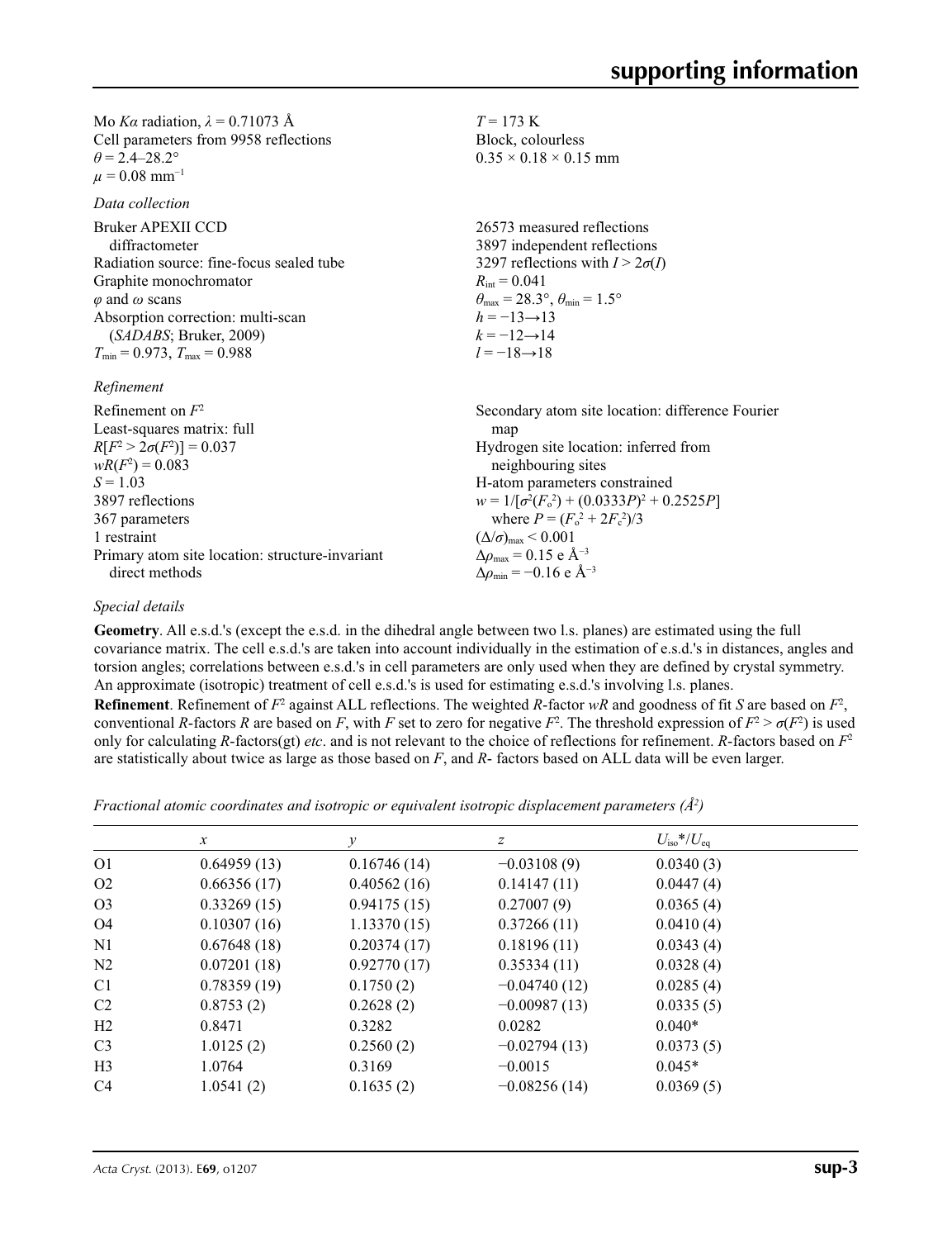| H <sub>4</sub>    | 1.1471    | 0.1593       | $-0.0927$      | $0.044*$  |
|-------------------|-----------|--------------|----------------|-----------|
| C <sub>5</sub>    | 0.9607(2) | 0.0737(2)    | $-0.12436(13)$ | 0.0297(4) |
| C6                | 0.9996(2) | $-0.0220(2)$ | $-0.18405(14)$ | 0.0365(5) |
| H <sub>6</sub>    | 1.0921    | $-0.0277$    | $-0.1952$      | $0.044*$  |
| C7                | 0.9068(2) | $-0.1059(2)$ | $-0.22572(15)$ | 0.0398(5) |
| H7                | 0.9348    | $-0.1690$    | $-0.2659$      | $0.048*$  |
| C8                | 0.7705(2) | $-0.0996(2)$ | $-0.20960(15)$ | 0.0386(5) |
| H <sub>8</sub>    | 0.7064    | $-0.1584$    | $-0.2391$      | $0.046*$  |
| C9                | 0.7284(2) | $-0.0093(2)$ | $-0.15167(13)$ | 0.0323(4) |
| H <sub>9</sub>    | 0.6355    | $-0.0062$    | $-0.1412$      | $0.039*$  |
| C10               | 0.8220(2) | 0.0790(2)    | $-0.10762(12)$ | 0.0273(4) |
| C11               | 0.5932(2) | 0.2710(2)    | 0.01310(14)    | 0.0361(5) |
| H11               | 0.6113    | 0.3469       | $-0.0241$      | $0.043*$  |
| C12               | 0.4395(2) | 0.2515(3)    | 0.00062(16)    | 0.0500(7) |
| H12A              | 0.4039    | 0.2498       | $-0.0678$      | $0.075*$  |
| H12B              | 0.3963    | 0.3196       | 0.0315         | $0.075*$  |
| H12C              | 0.4189    | 0.1725       | 0.0300         | $0.075*$  |
| C13               | 0.6490(2) | 0.2955(2)    | 0.11836(14)    | 0.0337(5) |
| C14               | 0.6488(2) | 0.0708(2)    | 0.16476(16)    | 0.0409(5) |
| H <sub>14</sub> A | 0.5902    | 0.0607       | 0.1024         | $0.049*$  |
| H14B              | 0.5976    | 0.0384       | 0.2151         | $0.049*$  |
| C15               | 0.7780(3) | $-0.0051(3)$ | 0.16438(17)    | 0.0506(6) |
| H15A              | 0.8216    | 0.0173       | 0.1084         | $0.076*$  |
| H15B              | 0.7549    | $-0.0936$    | 0.1616         | $0.076*$  |
| H <sub>15</sub> C | 0.8411    | 0.0119       | 0.2229         | $0.076*$  |
| C16               | 0.7273(2) | 0.2395(3)    | 0.28120(14)    | 0.0436(6) |
| <b>H16A</b>       | 0.7921    | 0.3095       | 0.2806         | $0.052*$  |
| H16B              | 0.7778    | 0.1687       | 0.3141         | $0.052*$  |
| C17               | 0.6128(3) | 0.2773(3)    | 0.33670(16)    | 0.0516(7) |
| H <sub>17</sub> A | 0.5676    | 0.3518       | 0.3077         | $0.077*$  |
| H17B              | 0.6507    | 0.2948       | 0.4033         | $0.077*$  |
| H17C              | 0.5461    | 0.2097       | 0.3350         | $0.077*$  |
| C18               | 0.4283(2) | 0.9270(2)    | 0.34998(13)    | 0.0304(4) |
| C19               | 0.4394(2) | 1.0002(2)    | 0.42959(14)    | 0.0354(5) |
| H19               | 0.3775    | 1.0670       | 0.4334         | $0.043*$  |
| C20               | 0.5439(2) | 0.9757(2)    | 0.50642(15)    | 0.0389(5) |
| H20               | 0.5523    | 1.0273       | 0.5616         | $0.047*$  |
| C21               | 0.6324(2) | 0.8802(2)    | 0.50295(14)    | 0.0374(5) |
| H21               | 0.7016    | 0.8654       | 0.5555         | $0.045*$  |
| C22               | 0.6222(2) | 0.8019(2)    | 0.42105(13)    | 0.0311(4) |
| C <sub>23</sub>   | 0.7123(2) | 0.7017(2)    | 0.41399(15)    | 0.0363(5) |
| H23               | 0.7823    | 0.6847       | 0.4656         | $0.044*$  |
| C <sub>24</sub>   | 0.7002(2) | 0.6289(2)    | 0.33414(16)    | 0.0396(5) |
| H <sub>24</sub>   | 0.7624    | 0.5623       | 0.3305         | $0.048*$  |
| C <sub>25</sub>   | 0.5972(2) | 0.6514(2)    | 0.25768(15)    | 0.0392(5) |
| H <sub>25</sub>   | 0.5897    | 0.6000       | 0.2025         | $0.047*$  |
| C <sub>26</sub>   | 0.5073(2) | 0.7470(2)    | 0.26198(14)    | 0.0347(5) |
| H <sub>26</sub>   | 0.4367    | 0.7608       | 0.2101         | $0.042*$  |
|                   |           |              |                |           |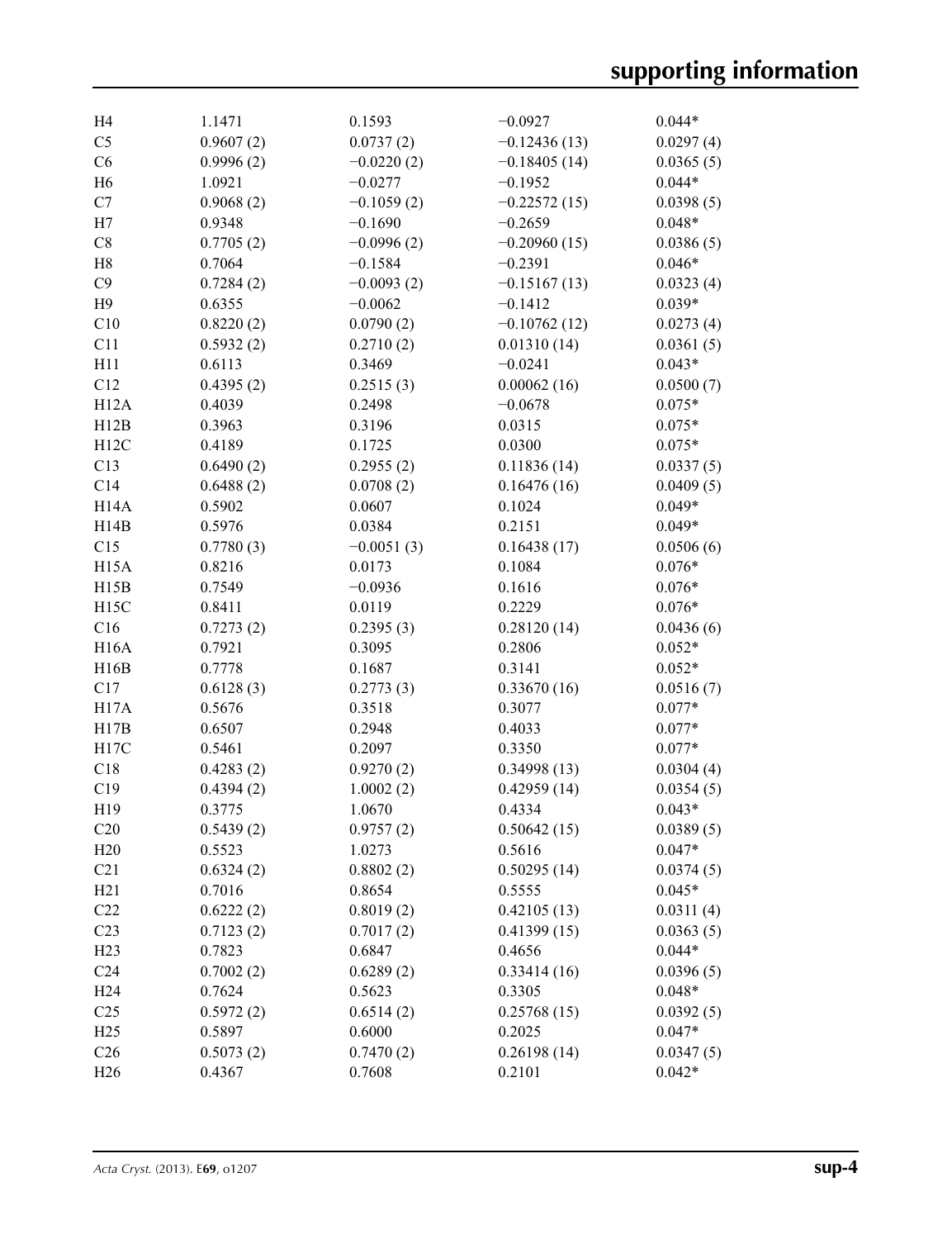| C <sub>27</sub>   | 0.5183(2)    | 0.8257(2) | 0.34330(13) | 0.0287(4) |  |
|-------------------|--------------|-----------|-------------|-----------|--|
| C <sub>28</sub>   | 0.2398(2)    | 1.0435(2) | 0.26756(14) | 0.0334(5) |  |
| H <sub>28</sub>   | 0.2949       | 1.1204    | 0.2838      | $0.040*$  |  |
| C <sub>29</sub>   | 0.1716(2)    | 1.0554(2) | 0.16425(14) | 0.0428(6) |  |
| H29A              | 0.2415       | 1.0701    | 0.1225      | $0.064*$  |  |
| H29B              | 0.1074       | 1.1252    | 0.1590      | $0.064*$  |  |
| H29C              | 0.1221       | 0.9787    | 0.1448      | $0.064*$  |  |
| C30               | 0.1332(2)    | 1.0349(2) | 0.33672(13) | 0.0308(4) |  |
| C31               | $-0.0305(2)$ | 0.9321(3) | 0.41976(15) | 0.0430(6) |  |
| H31A              | $-0.0973$    | 0.8643    | 0.4034      | $0.052*$  |  |
| H31B              | $-0.0807$    | 1.0117    | 0.4108      | $0.052*$  |  |
| C32               | 0.0295(3)    | 0.9199(3) | 0.52358(14) | 0.0491(6) |  |
| H32A              | 0.0645       | 0.8354    | 0.5358      | $0.074*$  |  |
| H32B              | $-0.0414$    | 0.9368    | 0.5641      | $0.074*$  |  |
| H32C              | 0.1044       | 0.9795    | 0.5384      | $0.074*$  |  |
| C <sub>33</sub>   | 0.0882(2)    | 0.8087(2) | 0.30606(15) | 0.0406(5) |  |
| H <sub>3</sub> 3A | 0.1411       | 0.8222    | 0.2522      | $0.049*$  |  |
| H33B              | $-0.0033$    | 0.7774    | 0.2790      | $0.049*$  |  |
| C <sub>34</sub>   | 0.1596(3)    | 0.7109(2) | 0.37179(18) | 0.0500(6) |  |
| H34A              | 0.2475       | 0.7434    | 0.4027      | $0.075*$  |  |
| H34B              | 0.1754       | 0.6368    | 0.3345      | $0.075*$  |  |
| H34C              | 0.1023       | 0.6891    | 0.4207      | $0.075*$  |  |
|                   |              |           |             |           |  |

*Atomic displacement parameters (Å2 )*

|                | $U^{11}$   | $U^{22}$   | $U^{33}$   | $U^{12}$      | $U^{13}$   | $U^{23}$      |
|----------------|------------|------------|------------|---------------|------------|---------------|
| O <sub>1</sub> | 0.0290(7)  | 0.0402(9)  | 0.0339(7)  | 0.0012(7)     | 0.0085(6)  | $-0.0103(6)$  |
| O <sub>2</sub> | 0.0540(10) | 0.0376(10) | 0.0447(8)  | 0.0007(8)     | 0.0144(7)  | $-0.0084(7)$  |
| O <sub>3</sub> | 0.0372(8)  | 0.0415(9)  | 0.0296(7)  | 0.0074(7)     | 0.0008(6)  | $-0.0029(6)$  |
| O4             | 0.0492(9)  | 0.0325(9)  | 0.0410(8)  | 0.0076(8)     | 0.0058(7)  | 0.0005(7)     |
| N1             | 0.0358(9)  | 0.0380(11) | 0.0288(8)  | 0.0021(8)     | 0.0035(7)  | $-0.0044(8)$  |
| N <sub>2</sub> | 0.0354(10) | 0.0329(10) | 0.0298(8)  | $-0.0045(8)$  | 0.0035(7)  | 0.0006(8)     |
| C1             | 0.0278(10) | 0.0350(11) | 0.0228(8)  | 0.0022(9)     | 0.0037(7)  | 0.0007(8)     |
| C <sub>2</sub> | 0.0393(11) | 0.0358(12) | 0.0255(8)  | $-0.0017(10)$ | 0.0055(8)  | $-0.0041(8)$  |
| C <sub>3</sub> | 0.0359(11) | 0.0457(14) | 0.0294(10) | $-0.0117(10)$ | 0.0016(8)  | 0.0033(10)    |
| C <sub>4</sub> | 0.0284(10) | 0.0504(15) | 0.0324(10) | $-0.0008(10)$ | 0.0059(8)  | 0.0066(10)    |
| C <sub>5</sub> | 0.0299(10) | 0.0344(11) | 0.0253(9)  | 0.0048(9)     | 0.0062(7)  | 0.0053(8)     |
| C <sub>6</sub> | 0.0374(12) | 0.0414(13) | 0.0327(10) | 0.0111(11)    | 0.0119(8)  | 0.0079(9)     |
| C7             | 0.0579(15) | 0.0311(12) | 0.0330(10) | 0.0103(11)    | 0.0158(10) | 0.0015(9)     |
| C8             | 0.0498(13) | 0.0315(12) | 0.0342(10) | $-0.0028(11)$ | 0.0051(9)  | $-0.0029(9)$  |
| C9             | 0.0350(11) | 0.0326(11) | 0.0296(9)  | $-0.0004(10)$ | 0.0055(8)  | 0.0010(9)     |
| C10            | 0.0300(10) | 0.0307(11) | 0.0216(8)  | 0.0031(9)     | 0.0048(7)  | 0.0037(8)     |
| C11            | 0.0370(11) | 0.0389(13) | 0.0333(10) | 0.0089(10)    | 0.0079(8)  | $-0.0023(9)$  |
| C12            | 0.0352(12) | 0.0755(19) | 0.0383(11) | 0.0150(13)    | 0.0021(9)  | $-0.0107(12)$ |
| C13            | 0.0287(10) | 0.0413(13) | 0.0325(10) | 0.0028(10)    | 0.0095(8)  | $-0.0055(9)$  |
| C14            | 0.0443(13) | 0.0376(13) | 0.0410(11) | $-0.0058(11)$ | 0.0063(10) | 0.0001(10)    |
| C15            | 0.0575(15) | 0.0432(15) | 0.0491(13) | 0.0111(13)    | 0.0002(11) | $-0.0011(12)$ |
| C16            | 0.0463(13) | 0.0534(15) | 0.0297(9)  | 0.0013(12)    | 0.0007(9)  | $-0.0041(10)$ |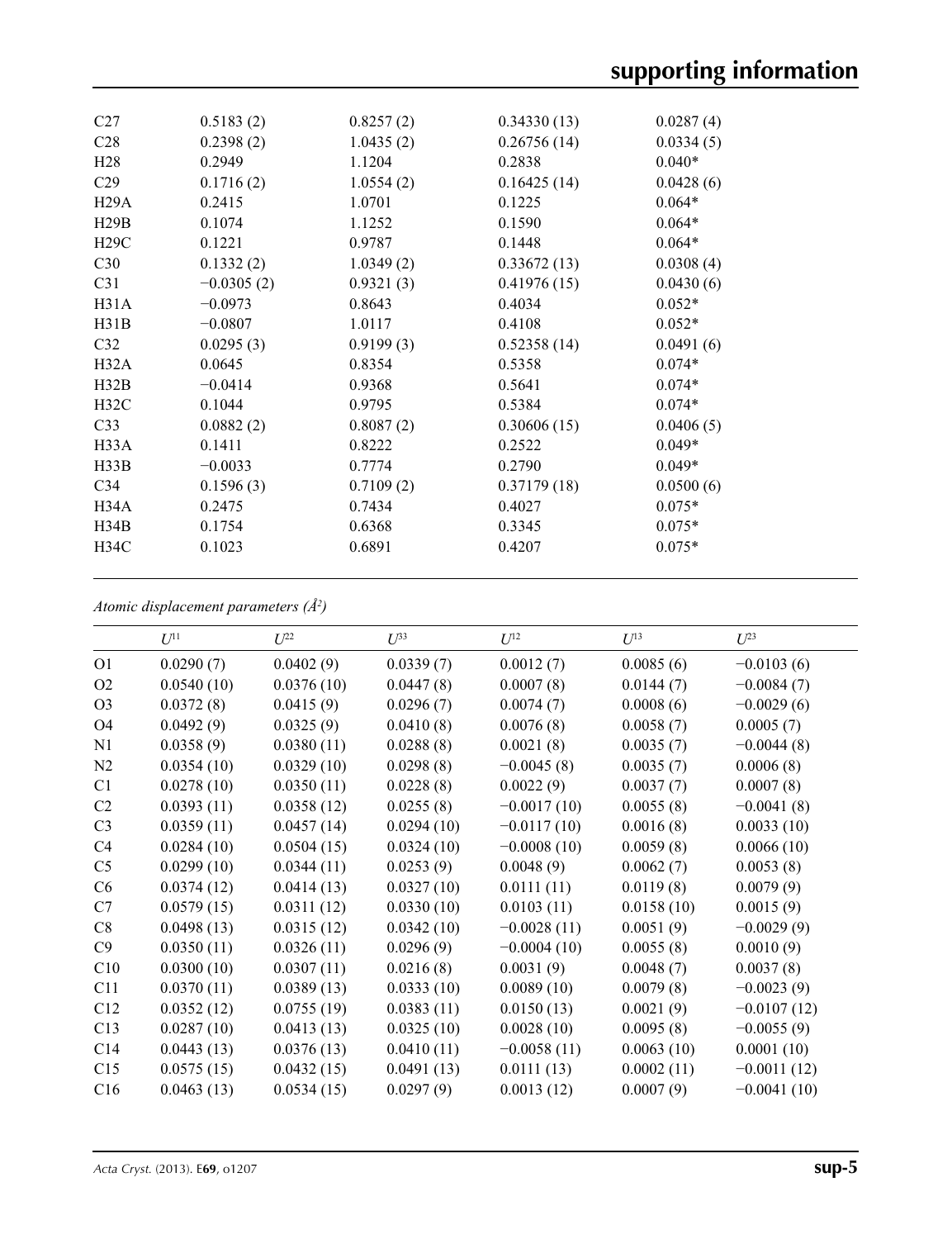| C17             | 0.0572(15) | 0.0623(18) | 0.0384(11) | $-0.0106(14)$ | 0.0177(10)   | $-0.0067(12)$ |
|-----------------|------------|------------|------------|---------------|--------------|---------------|
| C18             | 0.0275(10) | 0.0353(11) | 0.0292(9)  | $-0.0017(9)$  | 0.0061(7)    | 0.0024(9)     |
| C19             | 0.0343(11) | 0.0387(13) | 0.0349(10) | $-0.0026(10)$ | 0.0105(8)    | $-0.0051(10)$ |
| C <sub>20</sub> | 0.0380(12) | 0.0475(14) | 0.0318(10) | $-0.0073(11)$ | 0.0073(9)    | $-0.0090(10)$ |
| C <sub>21</sub> | 0.0325(11) | 0.0506(14) | 0.0285(10) | $-0.0045(11)$ | 0.0021(8)    | 0.0010(9)     |
| C <sub>22</sub> | 0.0275(10) | 0.0363(12) | 0.0306(9)  | $-0.0052(9)$  | 0.0079(7)    | 0.0042(9)     |
| C <sub>23</sub> | 0.0330(11) | 0.0400(13) | 0.0351(10) | $-0.0011(10)$ | 0.0021(8)    | 0.0102(10)    |
| C <sub>24</sub> | 0.0398(12) | 0.0334(12) | 0.0468(12) | 0.0043(10)    | 0.0097(10)   | 0.0057(10)    |
| C <sub>25</sub> | 0.0458(13) | 0.0350(13) | 0.0372(10) | 0.0017(11)    | 0.0067(9)    | $-0.0042(10)$ |
| C <sub>26</sub> | 0.0361(11) | 0.0368(12) | 0.0304(9)  | 0.0021(10)    | 0.0022(8)    | 0.0002(9)     |
| C27             | 0.0281(10) | 0.0324(11) | 0.0267(9)  | $-0.0031(9)$  | 0.0072(7)    | 0.0031(8)     |
| C <sub>28</sub> | 0.0338(11) | 0.0313(12) | 0.0353(10) | 0.0006(9)     | 0.0056(8)    | 0.0034(9)     |
| C <sub>29</sub> | 0.0485(14) | 0.0482(15) | 0.0316(10) | 0.0072(12)    | 0.0047(9)    | 0.0074(10)    |
| C30             | 0.0298(11) | 0.0340(12) | 0.0273(9)  | 0.0037(9)     | $-0.0010(8)$ | 0.0033(9)     |
| C <sub>31</sub> | 0.0321(12) | 0.0571(16) | 0.0409(11) | $-0.0066(11)$ | 0.0089(9)    | 0.0061(11)    |
| C <sub>32</sub> | 0.0525(16) | 0.0614(17) | 0.0342(11) | $-0.0045(14)$ | 0.0092(10)   | 0.0026(12)    |
| C33             | 0.0489(13) | 0.0338(12) | 0.0376(11) | $-0.0094(11)$ | 0.0008(9)    | $-0.0059(10)$ |
| C <sub>34</sub> | 0.0729(17) | 0.0295(12) | 0.0474(13) | $-0.0043(12)$ | 0.0074(12)   | $-0.0008(11)$ |
|                 |            |            |            |               |              |               |

## *Geometric parameters (Å, º)*

| $O1 - C1$  | 1.376(2) | $C16 - C17$  | 1.517(3) |
|------------|----------|--------------|----------|
| $O1 - C11$ | 1.428(3) | $C16 - H16A$ | 0.9900   |
| $O2 - C13$ | 1.233(3) | $C16 - H16B$ | 0.9900   |
| $O3 - C18$ | 1.376(2) | $C17 - H17A$ | 0.9800   |
| $O3 - C28$ | 1.426(3) | $C17 - H17B$ | 0.9800   |
| $O4 - C30$ | 1.233(3) | C17-H17C     | 0.9800   |
| $N1 - C13$ | 1.337(3) | $C18 - C19$  | 1.364(3) |
| $N1 - C16$ | 1.471(3) | $C18 - C27$  | 1.419(3) |
| $N1 - C14$ | 1.472(3) | $C19 - C20$  | 1.414(3) |
| $N2 - C30$ | 1.339(3) | $C19 - H19$  | 0.9500   |
| $N2 - C33$ | 1.464(3) | $C20 - C21$  | 1.355(3) |
| $N2 - C31$ | 1.472(3) | $C20 - H20$  | 0.9500   |
| $C1 - C2$  | 1.364(3) | $C21 - C22$  | 1.422(3) |
| $C1 - C10$ | 1.423(3) | $C21 - H21$  | 0.9500   |
| $C2-C3$    | 1.414(3) | $C22-C23$    | 1.411(3) |
| $C2-H2$    | 0.9500   | $C22-C27$    | 1.418(3) |
| $C3-C4$    | 1.357(3) | $C23-C24$    | 1.364(3) |
| $C3-H3$    | 0.9500   | $C23 - H23$  | 0.9500   |
| $C4 - C5$  | 1.408(3) | $C24 - C25$  | 1.398(3) |
| $C4 - H4$  | 0.9500   | $C24 - H24$  | 0.9500   |
| $C5-C6$    | 1.417(3) | $C25-C26$    | 1.366(3) |
| $C5 - C10$ | 1.423(3) | $C25 - H25$  | 0.9500   |
| $C6-C7$    | 1.361(3) | $C26-C27$    | 1.418(3) |
| $C6 - H6$  | 0.9500   | $C26 - H26$  | 0.9500   |
| $C7-C8$    | 1.397(3) | $C28 - C29$  | 1.524(3) |
| $C7 - H7$  | 0.9500   | $C28 - C30$  | 1.534(3) |
| $C8-C9$    | 1.371(3) | $C28 - H28$  | 1.0000   |
|            |          |              |          |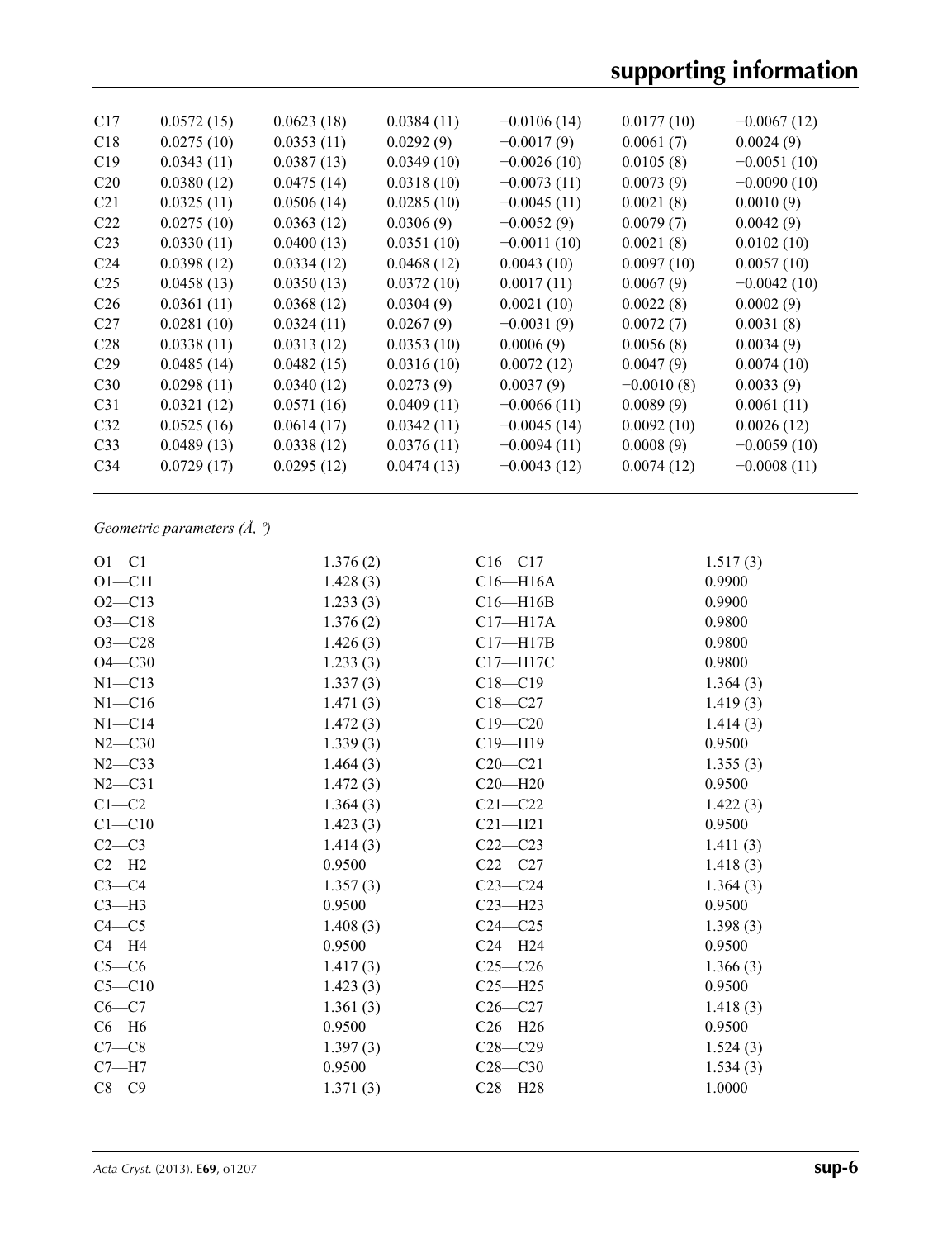| $C8 - H8$        | 0.9500     | $C29 - H29A$      | 0.9800      |
|------------------|------------|-------------------|-------------|
| $C9 - C10$       | 1.409(3)   | $C29 - H29B$      | 0.9800      |
| $C9 - H9$        | 0.9500     | C29-H29C          | 0.9800      |
| $C11 - C12$      | 1.519(3)   | $C31 - C32$       | 1.507(3)    |
| $C11 - C13$      | 1.533(3)   | $C31 - H31A$      | 0.9900      |
| $C11 - H11$      | 1.0000     | $C31 - H31B$      | 0.9900      |
| $C12 - H12A$     | 0.9800     | $C32-H32A$        | 0.9800      |
| $C12 - H12B$     | 0.9800     | $C32-H32B$        | 0.9800      |
| $C12 - H12C$     | 0.9800     | C32-H32C          | 0.9800      |
| $C14 - C15$      | 1.516(3)   | $C33-C34$         | 1.512(3)    |
| $C14 - H14A$     | 0.9900     | $C33$ -H33A       | 0.9900      |
| $C14 - H14B$     | 0.9900     | $C33$ -H33B       | 0.9900      |
| $C15 - H15A$     | 0.9800     | C34-H34A          | 0.9800      |
| $C15 - H15B$     | 0.9800     | $C34 - H34B$      | 0.9800      |
| $C15 - H15C$     | 0.9800     | СЗ4-НЗ4С          | 0.9800      |
|                  |            |                   |             |
| $C1 - 01 - C11$  | 117.92(16) | H17A-C17-H17B     | 109.5       |
| $C18 - 03 - C28$ | 118.37(16) | C16-C17-H17C      | 109.5       |
| $C13 - N1 - C16$ | 117.11(19) | H17A-C17-H17C     | 109.5       |
| $C13 - N1 - C14$ | 126.36(17) | H17B-C17-H17C     | 109.5       |
| $C16 - N1 - C14$ | 116.26(18) | $C19 - C18 - 03$  | 125.1(2)    |
| $C30 - N2 - C33$ | 126.51(17) | $C19 - C18 - C27$ | 121.31(18)  |
| $C30 - N2 - C31$ | 116.8(2)   | $O3 - C18 - C27$  | 113.55(17)  |
| $C33 - N2 - C31$ | 116.49(19) | $C18-C19-C20$     | 119.3(2)    |
| $C2 - C1 - O1$   | 125.30(18) | C18-C19-H19       | 120.3       |
| $C2 - C1 - C10$  | 121.22(17) | $C20-C19-H19$     | 120.3       |
| $O1 - C1 - C10$  | 113.47(17) | $C21 - C20 - C19$ | 121.3(2)    |
| $C1-C2-C3$       | 119.63(19) | $C21 - C20 - H20$ | 119.3       |
| $C1-C2-H2$       | 120.2      | $C19 - C20 - H20$ | 119.3       |
| $C3-C2-H2$       | 120.2      | $C20-C21-C22$     | 120.38(19)  |
| $C4-C3-C2$       | 120.9(2)   | $C20 - C21 - H21$ | 119.8       |
| $C4-C3-H3$       | 119.6      | $C22-C21-H21$     | 119.8       |
| $C2-C3-H3$       | 119.6      | $C23-C22-C27$     | 118.64(19)  |
| $C3-C4-C5$       | 120.68(19) | $C23 - C22 - C21$ | 122.44(19)  |
| $C3-C4-H4$       | 119.7      | $C27 - C22 - C21$ | 118.9(2)    |
| $C5-C4-H4$       | 119.7      | $C24 - C23 - C22$ | 121.0(2)    |
| $C4-C5-C6$       | 122.21(19) | C24-C23-H23       | 119.5       |
| $C4 - C5 - C10$  | 119.48(18) | $C22-C23-H23$     | 119.5       |
| $C6-C5-C10$      | 118.30(19) | $C23-C24-C25$     | 120.6(2)    |
| $C7-C6-C5$       | 121.2(2)   | $C23-C24-H24$     | 119.7       |
| $C7-C6-H6$       | 119.4      | $C25-C24-H24$     | 119.7       |
| $C5-C6-H6$       | 119.4      | $C26-C25-C24$     | 120.3(2)    |
| $C6-C7-C8$       | 120.2(2)   | $C26-C25-H25$     | 119.9       |
| $C6-C7-H7$       | 119.9      | $C24-C25-H25$     | 119.9       |
| $C8 - C7 - H7$   | 119.9      | $C25-C26-C27$     | 120.57(19)  |
| $C9 - C8 - C7$   | 120.7(2)   | $C25-C26-H26$     | 119.7       |
| $C9-C8-H8$       | 119.7      | $C27-C26-H26$     | 119.7       |
| $C7-C8-H8$       | 119.7      | $C22-C27-C26$     | 118.95 (19) |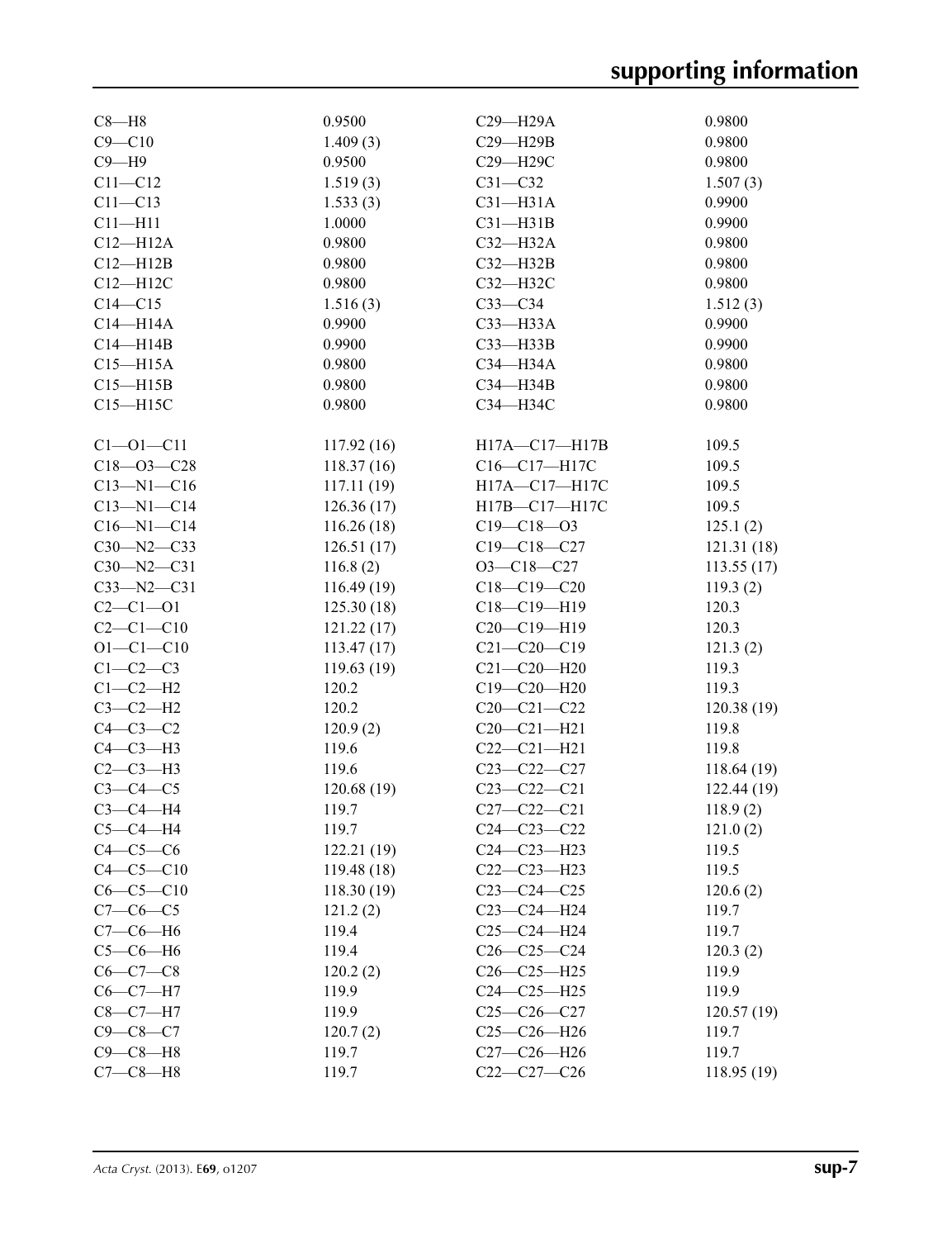| $C8 - C9 - C10$       | 120.5(2)      | $C22-C27-C18$                                       | 118.71(18)    |
|-----------------------|---------------|-----------------------------------------------------|---------------|
| $C8-C9-H9$            | 119.8         | $C26-C27-C18$                                       | 122.33(17)    |
| $C10-C9-H9$           | 119.8         | O3-C28-C29                                          | 106.63(17)    |
| $C9 - C10 - C5$       | 119.18(18)    | $O3 - C28 - C30$                                    | 115.67(17)    |
| $C9 - C10 - C1$       | 122.77(17)    | $C29 - C28 - C30$                                   | 111.22(17)    |
| $C5 - C10 - C1$       | 118.05(18)    | $O3-C28-H28$                                        | 107.7         |
| $O1 - C11 - C12$      | 106.54(18)    | C29-C28-H28                                         | 107.7         |
| $O1 - C11 - C13$      | 116.58(17)    | C30-C28-H28                                         | 107.7         |
| $C12 - C11 - C13$     | 110.83(16)    | $C28 - C29 - H29A$                                  | 109.5         |
| $O1 - C11 - H11$      | 107.5         | C28-C29-H29B                                        | 109.5         |
| $C12 - C11 - H11$     | 107.5         | H29A-C29-H29B                                       | 109.5         |
| $C13 - C11 - H11$     | 107.5         | C <sub>28</sub> -C <sub>29</sub> -H <sub>29</sub> C | 109.5         |
| $C11 - C12 - H12A$    | 109.5         | H29A-C29-H29C                                       | 109.5         |
| $C11 - C12 - H12B$    | 109.5         | H29B-C29-H29C                                       | 109.5         |
| $H12A - C12 - H12B$   | 109.5         | $O4 - C30 - N2$                                     | 122.14(19)    |
|                       | 109.5         |                                                     |               |
| $C11-C12-H12C$        |               | $O4 - C30 - C28$                                    | 115.79(19)    |
| H12A-C12-H12C         | 109.5         | $N2 - C30 - C28$                                    | 121.99(18)    |
| H12B-C12-H12C         | 109.5         | $N2 - C31 - C32$                                    | 113.77(18)    |
| $O2 - C13 - N1$       | 121.89(19)    | $N2-C31-H31A$                                       | 108.8         |
| $O2 - C13 - C11$      | 115.7(2)      | $C32-C31-H31A$                                      | 108.8         |
| $N1 - C13 - C11$      | 122.3(2)      | $N2-C31-H31B$                                       | 108.8         |
| $N1 - C14 - C15$      | 112.8(2)      | $C32-C31-H31B$                                      | 108.8         |
| N1-C14-H14A           | 109.0         | H31A-C31-H31B                                       | 107.7         |
| $C15 - C14 - H14A$    | 109.0         | $C31 - C32 - H32A$                                  | 109.5         |
| $N1-C14-H14B$         | 109.0         | $C31 - C32 - H32B$                                  | 109.5         |
| $C15-C14-H14B$        | 109.0         | H32A-C32-H32B                                       | 109.5         |
| $H14A - C14 - H14B$   | 107.8         | C31-C32-H32C                                        | 109.5         |
| $C14 - C15 - H15A$    | 109.5         | H32A-C32-H32C                                       | 109.5         |
| $C14-C15-H15B$        | 109.5         | H32B-C32-H32C                                       | 109.5         |
| $H15A - C15 - H15B$   | 109.5         | $N2 - C33 - C34$                                    | 113.70(18)    |
| $C14 - C15 - H15C$    | 109.5         | N2-C33-H33A                                         | 108.8         |
| H15A-C15-H15C         | 109.5         | $C34 - C33 - H33A$                                  | 108.8         |
| H15B-C15-H15C         | 109.5         | $N2-C33-H33B$                                       | 108.8         |
| $N1 - C16 - C17$      | 112.36(19)    | C34-C33-H33B                                        | 108.8         |
| $N1-C16-H16A$         | 109.1         | H33A-C33-H33B                                       | 107.7         |
| $C17 - C16 - H16A$    | 109.1         | C33—C34—H34A                                        | 109.5         |
| $N1-C16-H16B$         | 109.1         | C33-C34-H34B                                        | 109.5         |
| $C17-C16-H16B$        | 109.1         | H34A-C34-H34B                                       | 109.5         |
| H16A-C16-H16B         | 107.9         | СЗЗ-СЗ4-НЗ4С                                        | 109.5         |
| $C16 - C17 - H17A$    | 109.5         | H34A-C34-H34C                                       | 109.5         |
| $C16 - C17 - H17B$    |               |                                                     |               |
|                       | 109.5         | H34B-C34-H34C                                       | 109.5         |
| $C11 - O1 - C1 - C2$  | 12.6(3)       | $C28 - 03 - C18 - C19$                              | 2.2(3)        |
| $C11 - O1 - C1 - C10$ | $-168.54(16)$ | $C28 - 03 - C18 - C27$                              | $-177.86(17)$ |
| $O1 - C1 - C2 - C3$   | 176.36(18)    | $O3-C18-C19-C20$                                    | $-179.1(2)$   |
| $C10-C1-C2-C3$        | $-2.4(3)$     | $C27-C18-C19-C20$                                   | 0.9(3)        |
| $C1 - C2 - C3 - C4$   | 0.3(3)        | $C18-C19-C20-C21$                                   | $-0.7(3)$     |
| $C2-C3-C4-C5$         | 1.4(3)        | $C19-C20-C21-C22$                                   | 0.2(3)        |
|                       |               |                                                     |               |